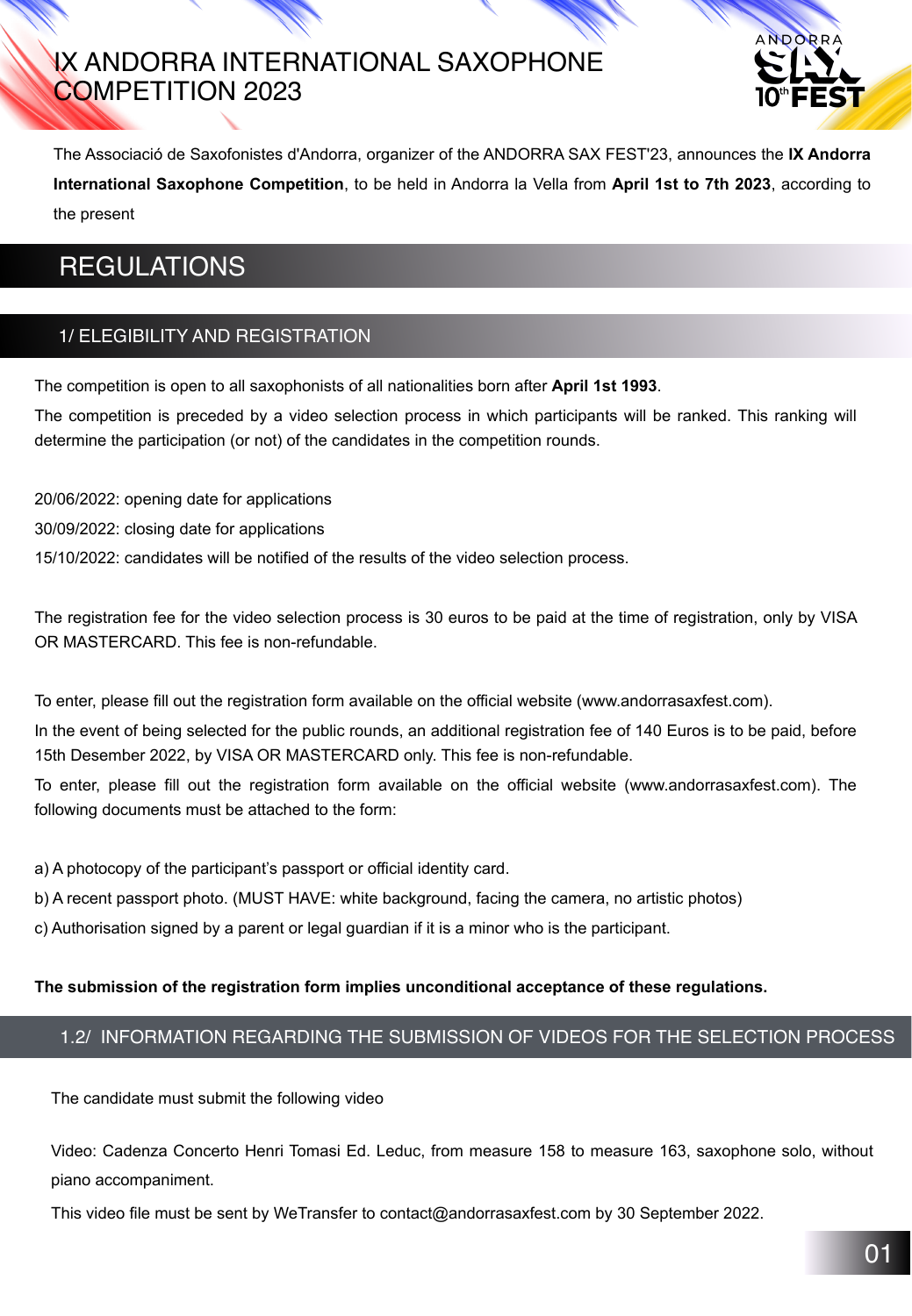# IX ANDORRA INTERNATIONAL SAXOPHONE COMPETITION 2023



#### 1.3/ TECHNICAL SPECIFICATIONS FOR THE VIDEO

File name: SURNAME\_FIRST\_NAME\_CADENZA\_TOMASI

Resolution: minimum 640 x 480 pixels. Format: only mp4 will be accepted.

The video file must not exceed 2Gb.

In the video, the candidate must be fully visible at all times on the screen and the camera angle must be fixed.

The video must be filmed in a single take. A montage of the video will not be accepted.

In the case of inadmission, the contest's organising team reserves the right to ask the candidate to provide a new video.

All videos are viewed confidentially by the competition's organising team to ensure that no editing has been used.

It is the responsibility of the competition's organising team to decide whether a video is inadmissible due to insufficient technical quality and/or non-compliance with the rules defined above.

Until the end of the competition, the candidate is strictly forbidden to publish these videos on any media platform, including social media networks, under penalty of exclusion.

The video remains the property of the Andorran Saxophonists' Association until the end of the competition.

#### 2/ PROGRAME

**Check-in** for the competition (acreditation and welcome pack) will take place on **April 1st 2023 from 11:00 a.m. - 7:00 pm at FNAC** (Pyrénées Andorra). Competitors must be present to receive their performance time and their absence will be considered a withdrawal from the competition. In the case of not being present for extraordinary and justifiable reasons, the organizing committee will evaluate this situation and make an appropriate decision regarding their participation in the concert.

### 2.1/ TESTS IN THE COMPETITION HALL

The First Round of the competition will take place in t**he Auditorium of the Centre de Congressos d'Andorra la** 

#### **Vella.**

Bearing in mind that the First Round of the competition is conducted live without prior rehearsal with the

#### accompanist, a time will be allocated to test the hall's acoustics that will take place on **April 1st 2023 from 12:00**

#### **a.m. to 7:00 p.m**. **In order to enter the hall, the lanyard ID must be worn at all times.**

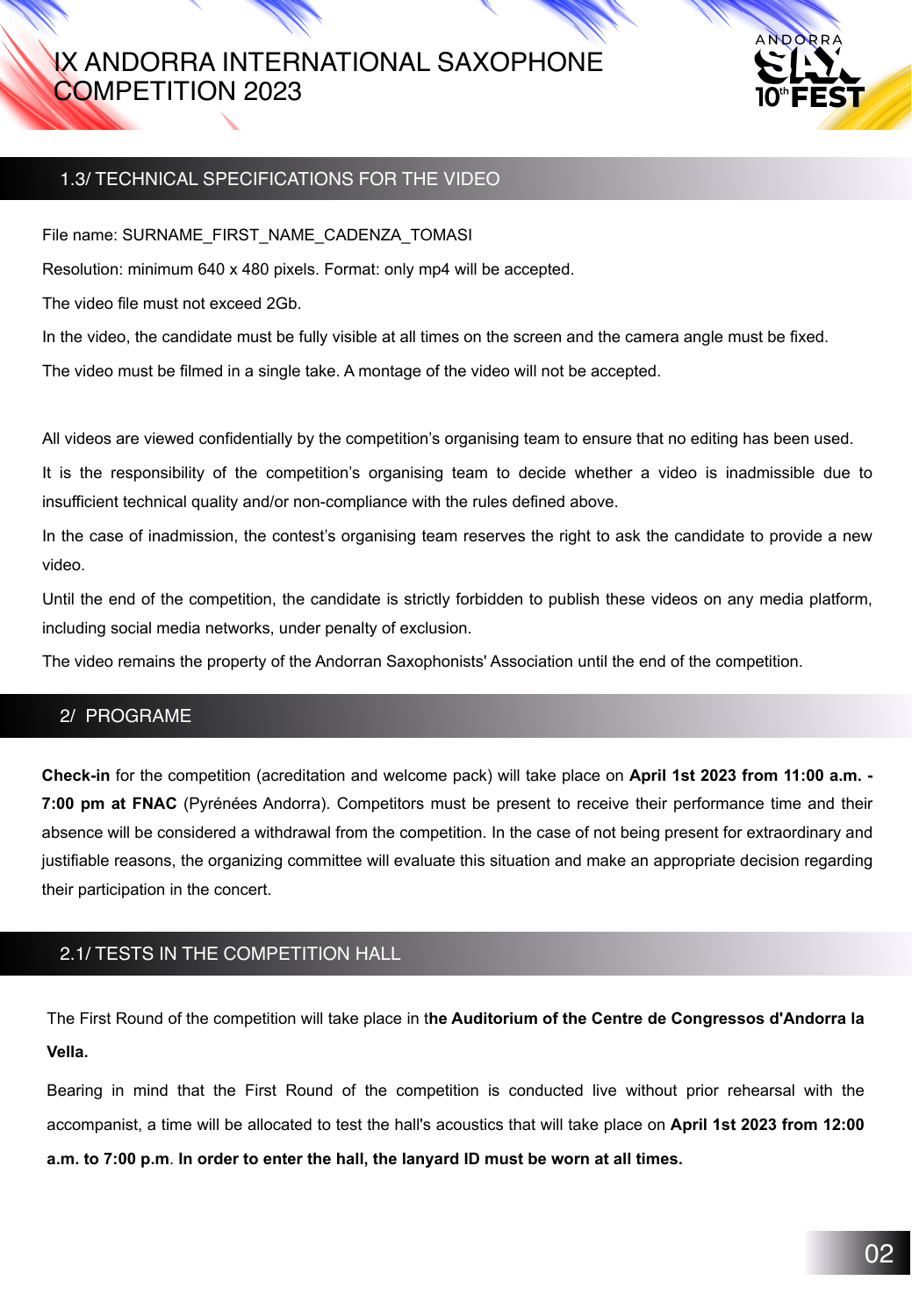## 2.2/ FIRST ROUND

It will take place on **April 2nd and 3rd 2023**, from **9:00 AM onwards at the Auditorium of the Centre de Congressos d'Andorra la Vella**. The competitors must appear before the Competition Committee no later than **25 minutes** prior to their scheduled performance.

Failure to be present at the assigned performance time will be considered a withdrawal from the competition.

Each competitor will interpret two compulsory works. The overall duration of the programme must not exceed 10 minutes. The jury will ask to terminate performances that exceed the time limit.

**A maximum of 18 competitors will be chosen for the second round.**

**Compulsory Works:** 

## **Elegie Op. 44, Alexander Glazunov**

(Original Key, free instrumentation, without previous piano rehearsal)

- - - - - - - - - - - - - - -

## **Three pieces for Solo Clarinet, Igor Stravinsky**

1st and 2nd movements in original key with alto saxophone

3rd movement, optional soprano saxophone (original key), or alto saxophone (not original key).

The organisation will provide the score.



## 2.3/ SECOND ROUND

It will take place on **April 5th 2023**, from **8:50 AM onwards at the Auditorium of the Centre de Congressos d'Andorra la Vella**. The competitors must appear before the Competition Committee no later than **25 minutes** prior to their scheduled performance.

Failure to be present at the assigned performance time will be considered a withdrawal from the competition. Each competitor will interpret two work. The overall duration of the programme must not exceed 20 minutes. The jury will ask to terminate performances that exceed the time limit.

A maximum of 6 competitors will be chosen for the final round.

**1st Compulsory Work:**

## **Lamento et rondo, Pierre Sancan**

Editions Durand

**- - - - - - - - - - - -** 

**2nd free work**

Solo piece chosen by the contestant. It must be original for any member of the saxophone family. It must be published and transcriptions won´t be accepted unless is made by the composer and it´s published as well. The contestant will bring copies of the piece for the jury. It is recommended that the piece is shorter than 10 minutes. The piece could be longer than 10 minutes but the jury could stop the interpretation in the competition once it passes the 10 minutes mark.

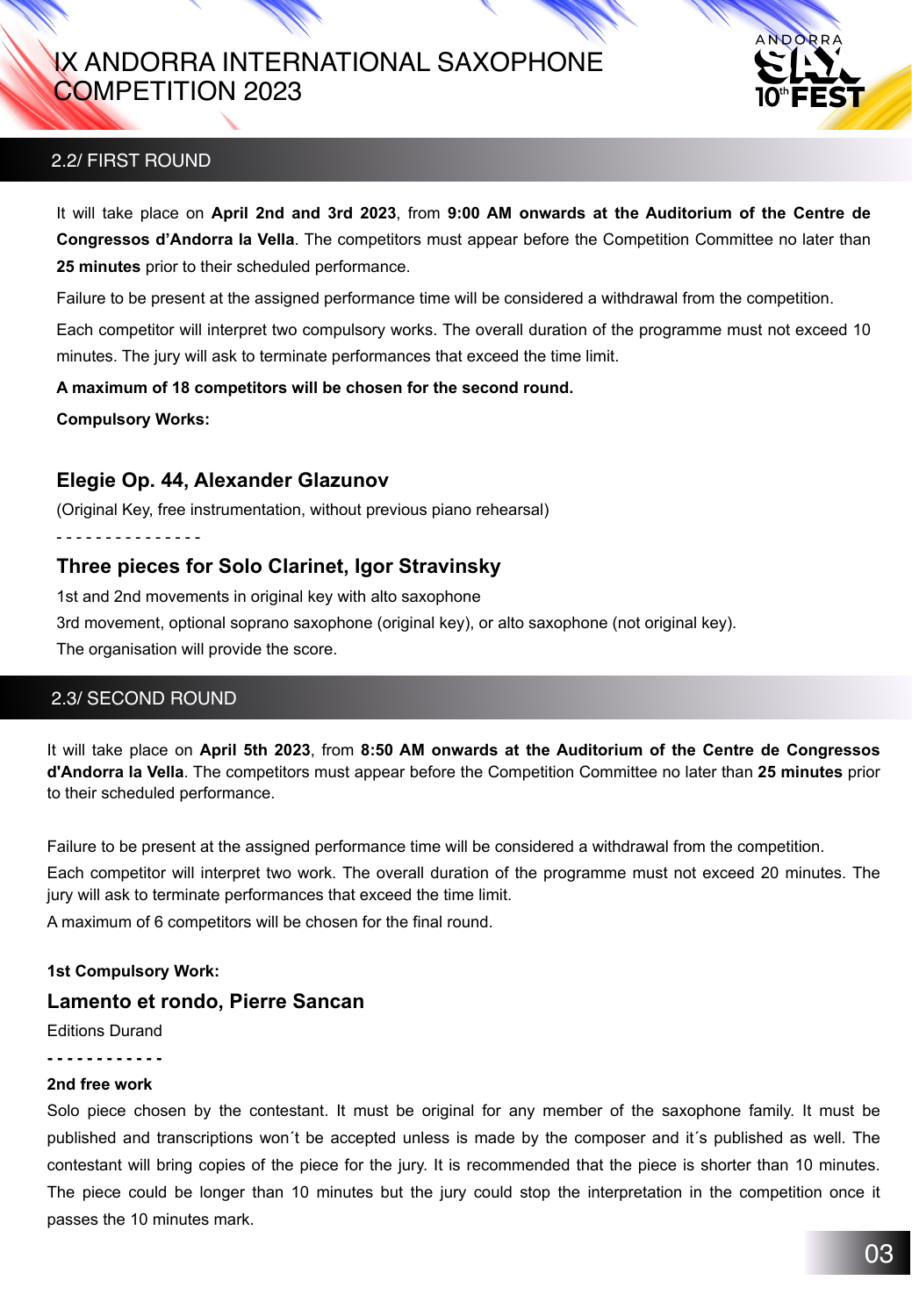## 2.4/ FINAL ROUND

The Final round with orchestra, it will take place on **April 7th 2023**, from **3:00 PM onwards at Auditorium of the Centre de Congressos del Comú d'Andorra la Vella.** 

The competitors will have two rehearsals with the orchestra, one on **April 6th and the other on April 7th 2023.** The competitors must appear before the Competition Committee no later than **25 minutes** prior to their scheduled performance.

Final Round competitors will be asked to interpret:

## **Concerto, Henri Tomasi**

Ed. Leduc

Failure to be present at the assigned performance time will be considered a withdrawal from the competition. All the competition events will be open to the public.



#### 3/ JURY

The jury of the competition is still to be determined.

During the first meeting, the members of the jury will examine the circumstances of abstention: any juror having a teaching relationship with a competitor must declare such relationship and will abstain from voting on the competitor's performances.

Deliberation of the jury will take place after each round. Competitors eliminated will be given a chance to discuss their results with members of the Jury.

The jury reserves the right not to award all prizes.

The decisions of the jury are final.

4/ ACCOMPANISTS

The competition committee will provide an accompanist for all the competitors in the First Round, without previous rehearsal.

Competitors are recommended to bring their own accompanist for the Second Round. Otherwise, the competition

#### committee will provide an accompanist on request. The fee for this service is **€30,00 for each session of 30 minutes.**

Accompanist requests must be specified after entering the Second Round. Rehearsals will be scheduled right after the first round and will take place on **April 4th 2023 between 8:30 AM and 18:15 PM. Rehearsals will be held in the competition hall, Auditorium of Centre de Congressos d'Andorra la Vella.**

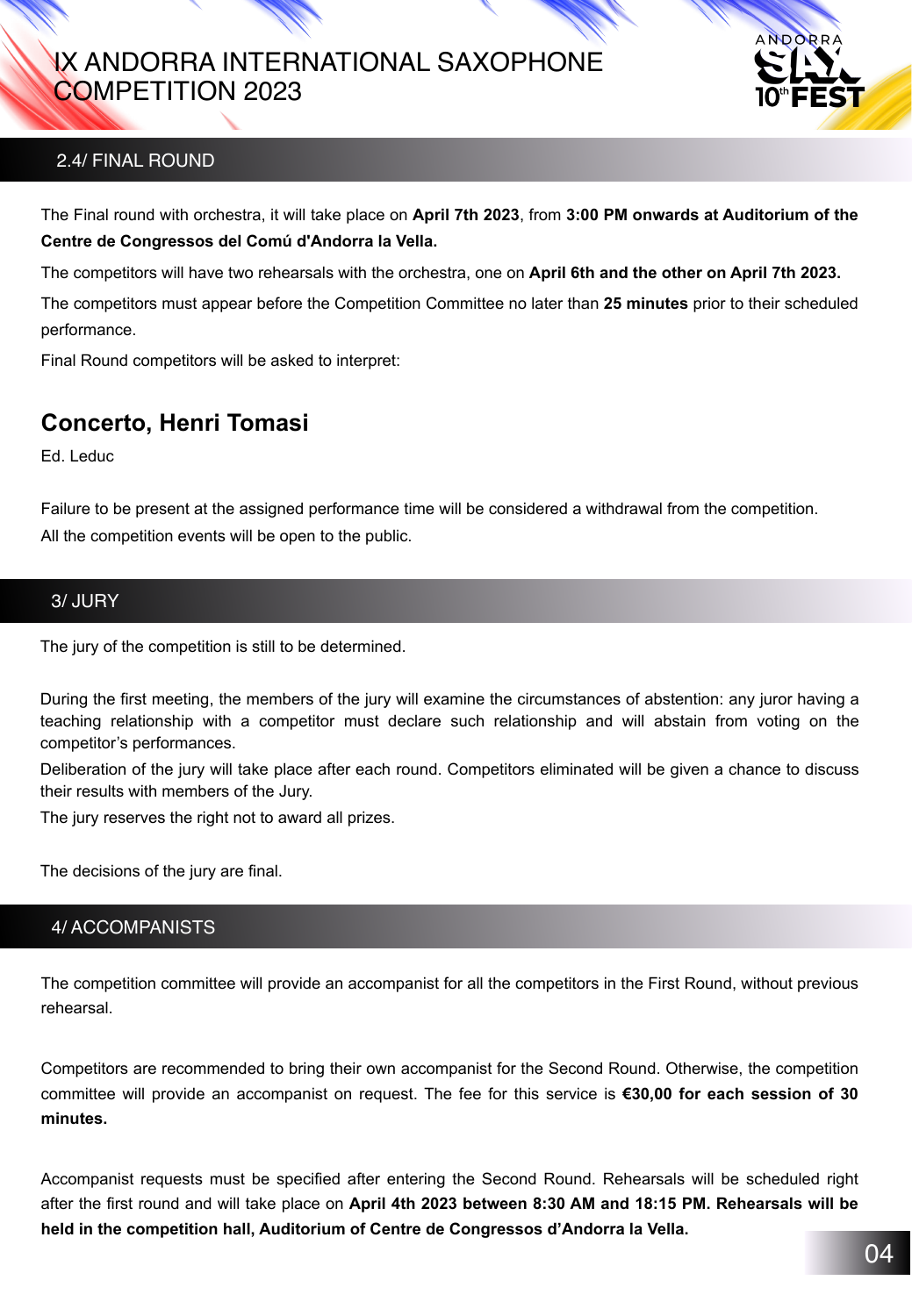## 5/ STUDY ROOMS

The Competition Committee will provide **20 study rooms** for all participants of ANDORRA SAXFEST'23, and especially for those competing in the IX ANDORRA INTERNATIONAL SAXOPHONE COMPETITION. **These rooms are in the Centre Cultural la Llacuna.**





The following prizes will be awarded:

#### **First prize:**

SELMER PARIS Alto Saxophone Supreme, offered by SELMER PARIS.

€7,000

Expenses paid for one week and a Performance accompanied by piano in ANDORRA SAX FEST'24.

A Performance accompanied by organ during the INTERNATIONAL ORGAN FESTIVAL OF ANDORRA 2023( Andorra).

Participation as a member of the Jury of the VI Andorra International Contest for Young Saxophonists 2024 during ANDORRA SAX FEST'24.

#### **Second prize**

€5,000

A Performance accompanied by string quartet in the "Cicle de Concerts Colors de Música d'Escaldes-Engordany (Andorra)", July / August 2023.

#### **Third prize**

#### €4,000

**Fourth prize**

€1,500

### **Fifth prize**

€1,500

#### **Sixth prize**

€1,500

**SECOND ROUND: 200€ for each participant who does not pass to the FINAL ROUND.** 



#### Only legal sheet music may be used in the competition.

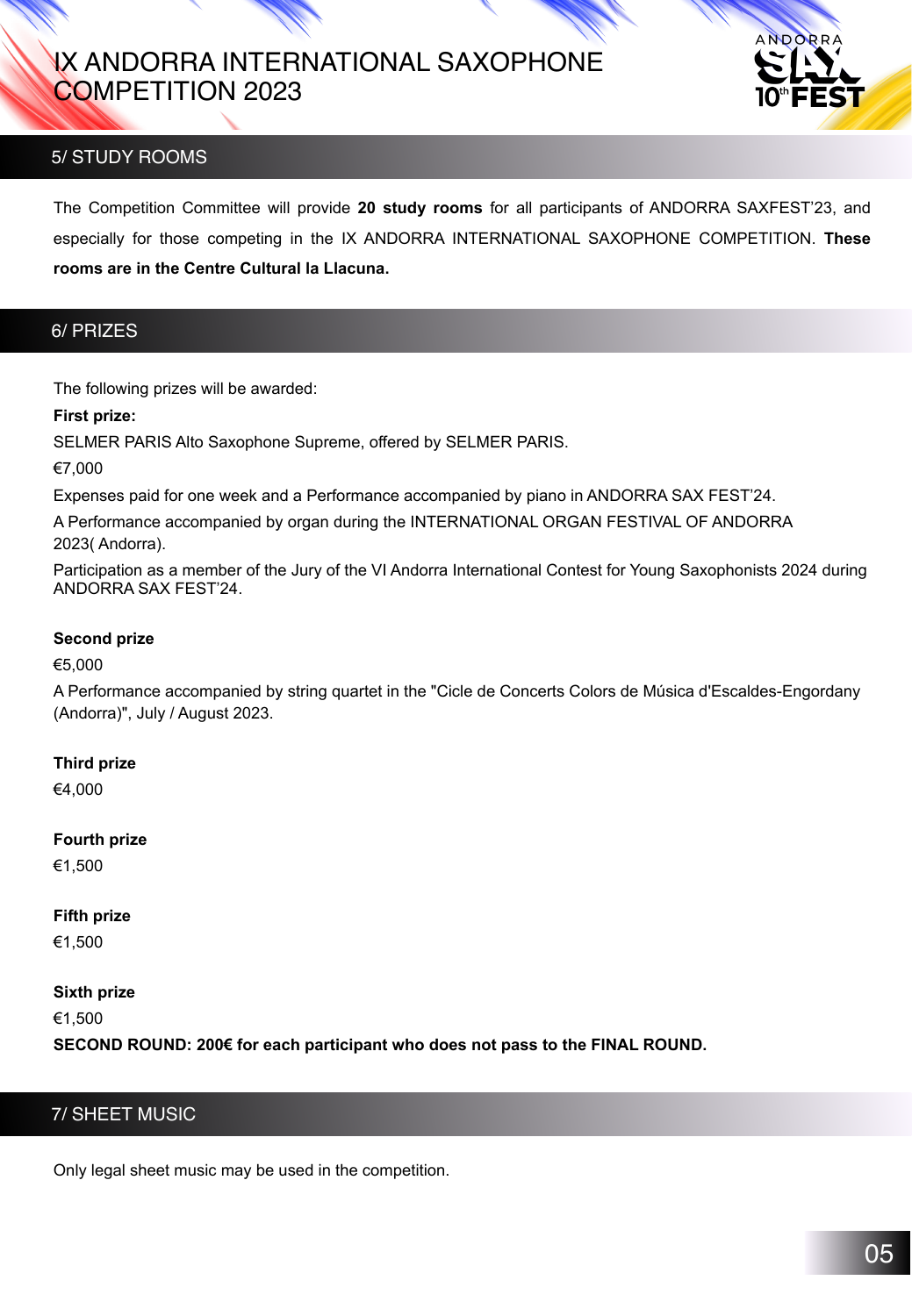The registration fee for the video selection process is **30 euros.**

Registration for the competition is: **€140,00**

Registration fees payment must be made through the ANDORRA SAX FEST official website (www.andorrasaxfest.com).

In the case of force majeure (natural catastrophe, pandemic, etc.) forcing the Organising Team of the Organising

Competition to cancel the rounds of the competition taking place in Andorra, the registration fee for the public

rounds (140 euros) will be reimbursed to the candidate. The entry fee for the video selection (30 euros) will be

retained by the organisation and is not reimbursable under any circumstances.

### 9/ TRAVEL AND ACCOMMODATION ARRANGEMENTS

Competitors are responsible for their own as well as their accompanists' travel and accommodation expenses. The Competition Committee, however, will provide a list of hotels.



By submitting the registration form, the competitor consents to the organizer using their name, biographical details and likeness in connection with the competition.

The ANDORRA SAXFEST, as organizer of the competition, is the exclusives owner of all intellectual property resulting from and related to the Competition. This includes, but is not limited to, all rights to any recordings, photography, videography and/or broadcasts/transmissions (live, delayed or future), in all current and/or future formats, nationally and internationally, of all competition rounds and performances. The competitors have no claim to compensation.

Performances of both eliminatory and final rounds will be streamed on the official homepage andorrasaxfest.com,

[adolphesax.com](http://adolphesax.com) and andorradifusio.ad.

### 8/ REGISTRATION FEES